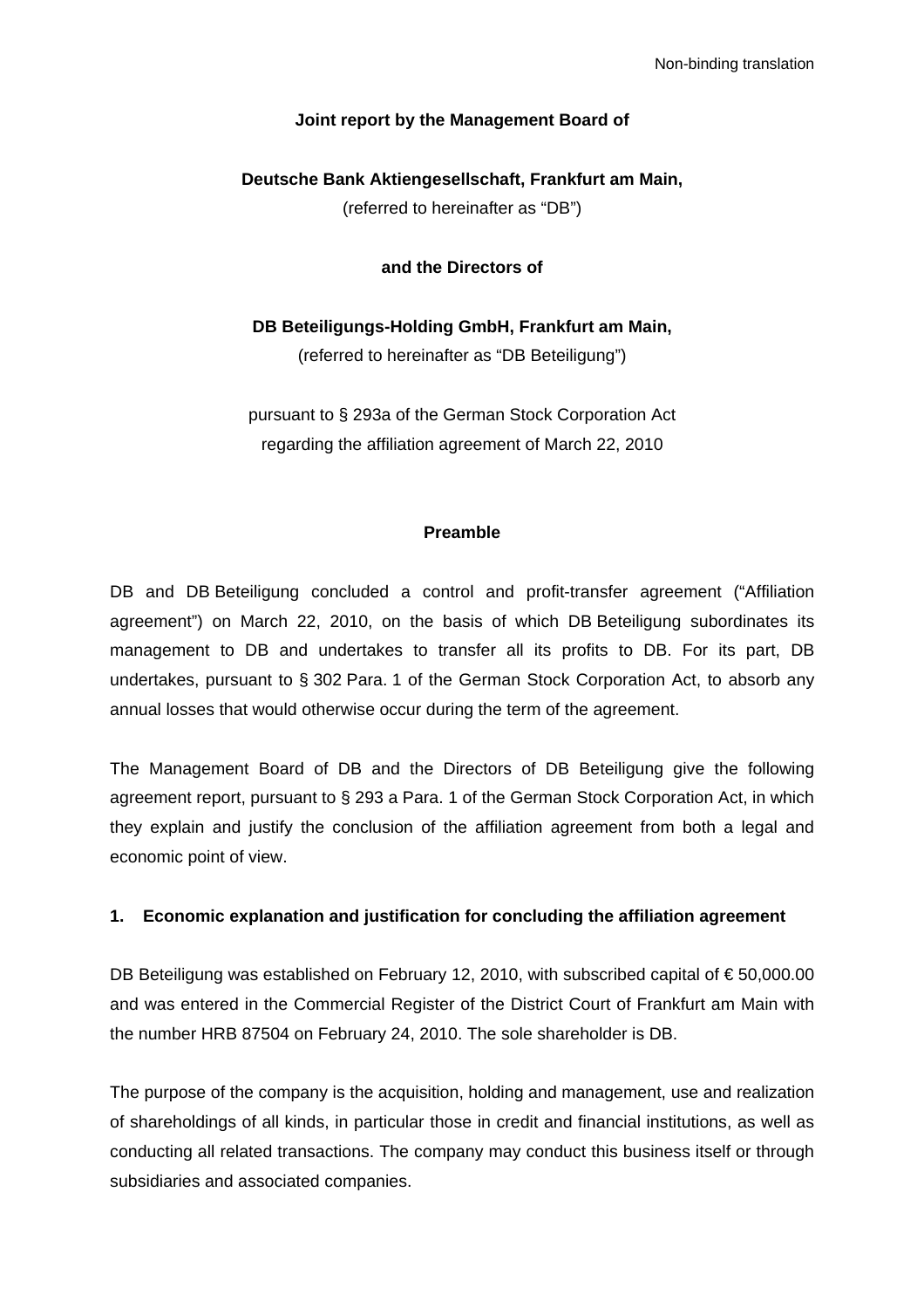To date, DB Beteiligung has not undertaken any operational activities and does not employ any personnel. As the company was only established in February 2010, there are no annual accounts.

The aim of the affiliation agreement is to incorporate DB Beteiligung into the tax consolidation group of DB. The purpose of the company is to acquire shareholdings or companies within the framework of corporate changes within the Deutsche Bank Group or future acquisitions. No concrete acquisition projects have yet been planned.

### **2. Description of the affiliation agreement**

The affiliation agreement is a control and profit-transfer agreement pursuant to § 291 Para. 1 of the German Stock Corporation Act.

### **Control (§ 1)**

Based on the affiliation agreement, the direction of DB Beteiligung shall be submitted to DB decision. DB shall accordingly be entitled to issue instructions to the Directors of DB Beteiligung as regards management of the company. DB Beteiligung undertakes to follow instructions issued by DB. Management and representation of DB Beteiligung shall continue to be the responsibility of the Directors of this company. Furthermore, DB shall not issue instructions to the Directors of DB Beteiligung to amend, maintain or terminate the affiliation agreement.

### **Profit transfer, establishment and liquidation of reserves (§§ 2, 4)**

In § 2 of the affiliation agreement, DB Beteiligung undertakes to transfer its profits to DB, in addition to and with precedence over the establishment and liquidation of reserves  $(§ 4)$ , pursuant to § 301 of the German Stock Corporation Act in its from time to time applicable version. Pursuant to § 4 of the affiliation agreement, DB Beteiligung may, however, during the term of the affiliation agreement, with the agreement of DB, establish other revenue reserves, provided this is permitted by commercial law and is economically justified on the basis of a reasonable commercial assessment. Other revenue reserves as defined in § 272 Para. 3 of German Commercial Code established during the term of the affiliation agreement, , on the request of DB must be liquidated and used to reconcile an annual loss or be transferred as profit. The transfer of amounts from the liquidation of capital reserves or from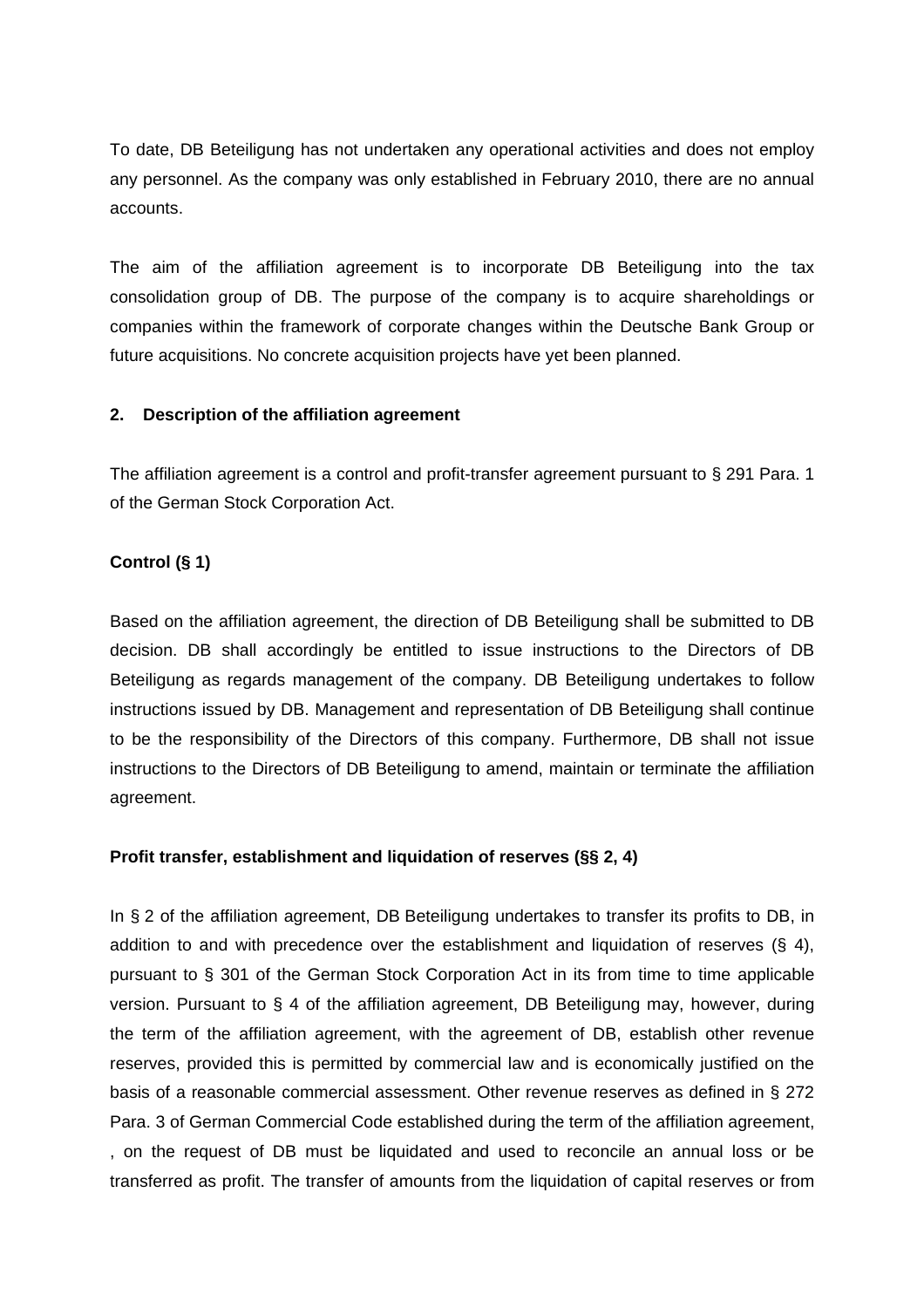revenue reserves created and profit carried forward before the affiliation agreement comes into force shall be prohibited.

## **Absorption of losses (§ 3)**

Pursuant to § 3 of the affiliation agreement, for the duration of the agreement, DB shall be obliged to absorb DB Beteiligung's losses in accordance with the provisions of § 302 of the German Stock Corporation Act in its from time to time applicable version. For the term of the agreement, a balance sheet loss may not be recorded for DB Beteiligung, this means that the corresponding amount must be entered in the income statement by DB Beteiligung as an amount receivable before drawing up the relevant annual accounts. The reason for the loss is therefore meaningless in this respect.

## **Coming into effect, term and termination, severability clause (§ 5, 6)**

In order to come into effect, the affiliation agreement requires the approval of DB's general meeting and DB Beteiligung's shareholders' meeting as well as subsequent entry in the Commercial Register at the seat of DB Beteiligung. DB may only issue instructions pursuant to § 1 of the affiliation agreement from this point in time. The obligation to transfer profits and/or to reconcile an annual loss applies, for the first time, to DB Beteiligung's (short) financial year 2010.

The affiliation agreement is concluded for a fixed period until December 31, 2015 and thereafter will be extended by subsequent 1-year periods, unless it is terminated by one of the contracting parties, by giving written notice of 6 months before expiry of the agreement. In addition to this, there is also the opportunity for a contracting party to terminate the affiliation agreement for substantial cause. Substantial causes shall be seen, in particular, in case of the sale or contribution of the holding by the Parent Company, the merger, division or liquidation of the Parent Company or the Subsidiary Company.

Finally, in the event of loopholes or the invalidity, ineffectiveness or unenforceability of individual clauses of the agreement, a standard "severability clause" has been agreed, which should provide an appropriate response to omissions in provisions.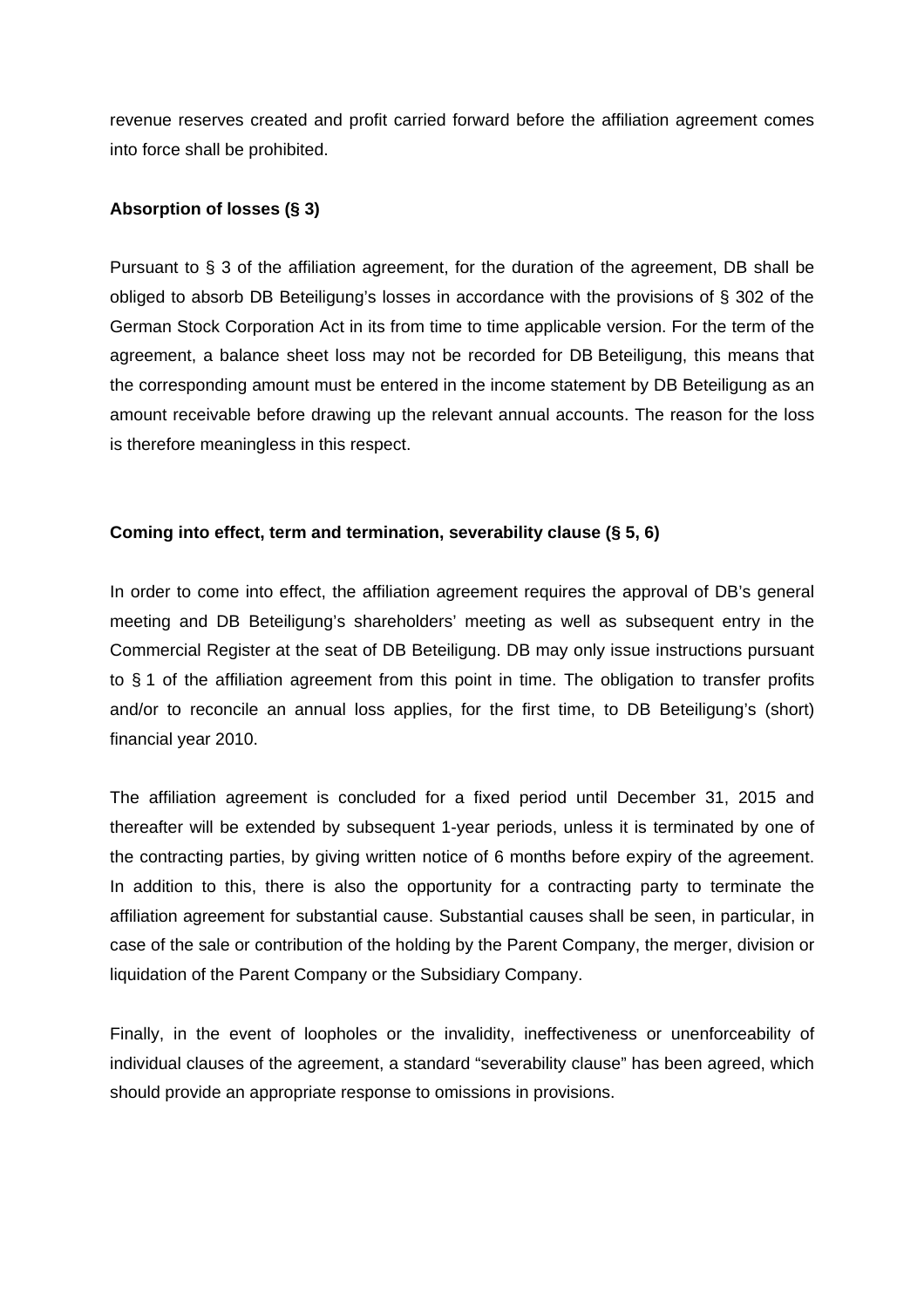Frankfurt am Main, March 23, 2010

# **Deutsche Bank Aktiengesellschaft Management board**

Dr. Josef Ackermann Dr. Hugo Bänziger

\_\_\_\_\_\_\_\_\_\_(signed)\_\_\_\_\_\_\_\_\_\_ \_\_\_\_\_\_\_\_\_\_(signed)\_\_\_\_\_\_\_\_\_\_

Michael Cohrs Jürgen Fitschen

\_\_\_\_\_\_\_\_\_\_(signed)\_\_\_\_\_\_\_\_\_\_ \_\_\_\_\_\_\_\_\_\_(signed)\_\_\_\_\_\_\_\_\_\_

Anshuman Jain **Stefan Krause** 

 $\frac{(\text{signed})}{\text{signed}}$ 

Hermann-Josef Lamberti **Rainer Neske** 

\_\_\_\_\_\_\_\_\_\_(signed)\_\_\_\_\_\_\_\_\_\_ \_\_\_\_\_\_\_\_\_\_(signed)\_\_\_\_\_\_\_\_\_\_